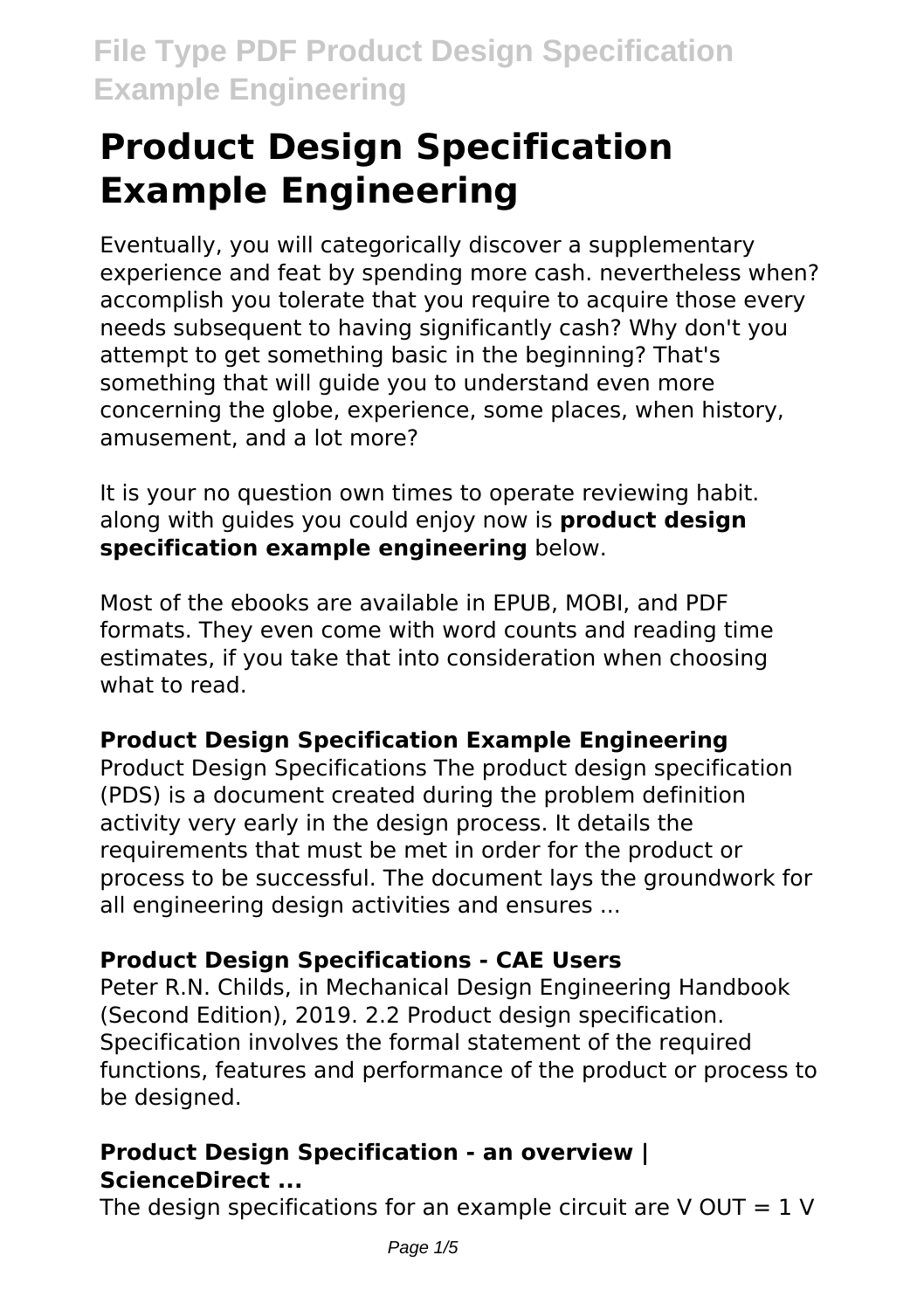at V IN =  $-0.1$  V, V OUT = 6 V at V IN =  $-1$  V, V REF = V CC = 10 V, R L = 100 Ω, and 5% resistor tolerances. The supply voltage available for this circuit is 10 V, and this exceeds the maximum allowable supply voltage for the TLV247X.

# **Design Specification - an overview | ScienceDirect Topics**

Example of a Specification Specification: The car will brake from 60 miles per hour to a complete stop in less than 30 meters. Metric: Braking distance of the car as the car decelerated from 60 miles per hour Units: Meters Target Value: Less than 30 meters . Why do we need Specifications? Specifications are the performance goals for the design team.

### **Engineering Specifications | New Product Design**

Introduction. For large development projects, defining the problem becomes the development of design specifications. Typically, development project are complex, involving a number of people from different disciplines working toward the same goal.

# **Design Specifications for Engineering Project**

Product Design Specifications Table Within a Product Design Specification are the design aspects and the customers' needs and requirements. The design aspects are then prioritized according to the final desired performance of the product. Top speed, acceleration, maneuverability, and ease of use are shown as high importance. The

#### **Product Design Specifications Report**

The Product Design Specification document is created during the Planning Phase of the project. Its intended audience is the project manager, project team, and development team. Some portions of this document such as the user interface (UI) may on occasion be shared with the client/user, and other stakeholder whose input/approval into the UI is ...

#### **Product Design Specification Template**

The design requirements for your project will differ from those of anyone else, because yours will apply to your specific problem statement and the product, system, or experience that you are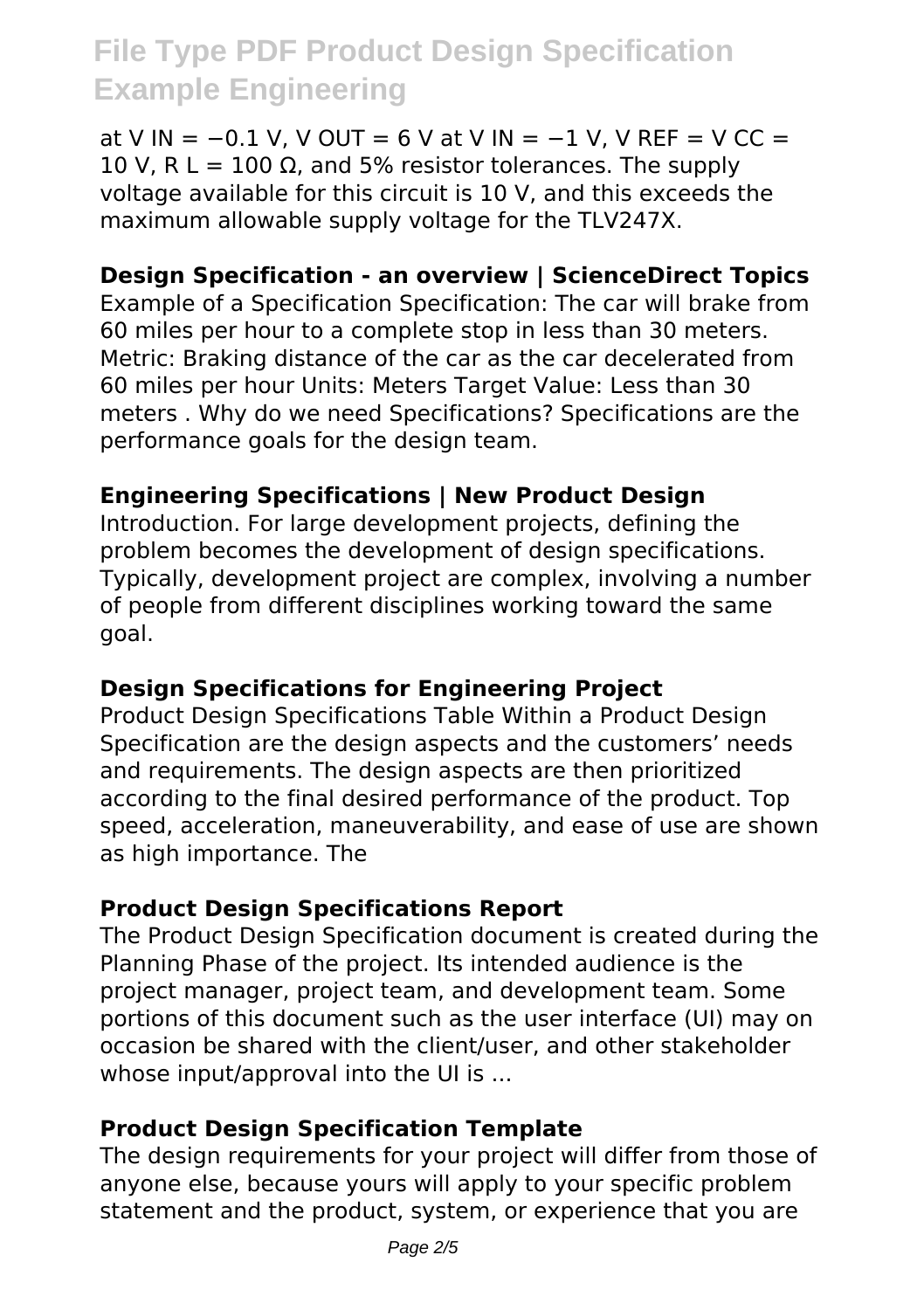designing. In the table are a few examples of design requirements.

#### **The Engineering Design Process: Design Requirement Examples**

• Engineering specifications serve several functions: – Specify how a design shall be implemented. – Clarify agreements on design goals and methods. – Tutorial for new members of an engineering team. – Starting point for other documents (patent applications, presentations, technical

#### **How To Write Engineering Specifications**

Product requirements are documented expectations and specifications that define a product or service. They are used to develop new products and improve existing ones. Product requirements are collected from stakeholders such as business units, customers, operations and subject matter experts.The following are illustrative examples of product requirements.

#### **15 Examples of Product Requirements - Simplicable**

This can help engineering, design, support, sales, and marketing teams effectively collaborate to deliver a Complete Product Experience that delights customers. Today, many teams use purpose-built product management software to define work in small chunks and link that work to strategic goals and initiatives.

#### **Product requirements document (PRD) template | Aha!**

Product Design Specification PDS is the basis for all design decisions, it may serve as a contract that must be fulfilled; ... Documentation/Training – Ease of use of the product Disposal – Green engineering, toxic, OSHA standards. PDS Document – Several guidelines from Chapter 3 Pugh.

#### **Product Design Specification**

Translate the features and performance requirements described in the PRD to engineering specifications. Let's start with an example product: a portable, wireless speaker. The PRD calls for 7 days of battery life. This spec needs to be translated into battery capacity (in amp-hours).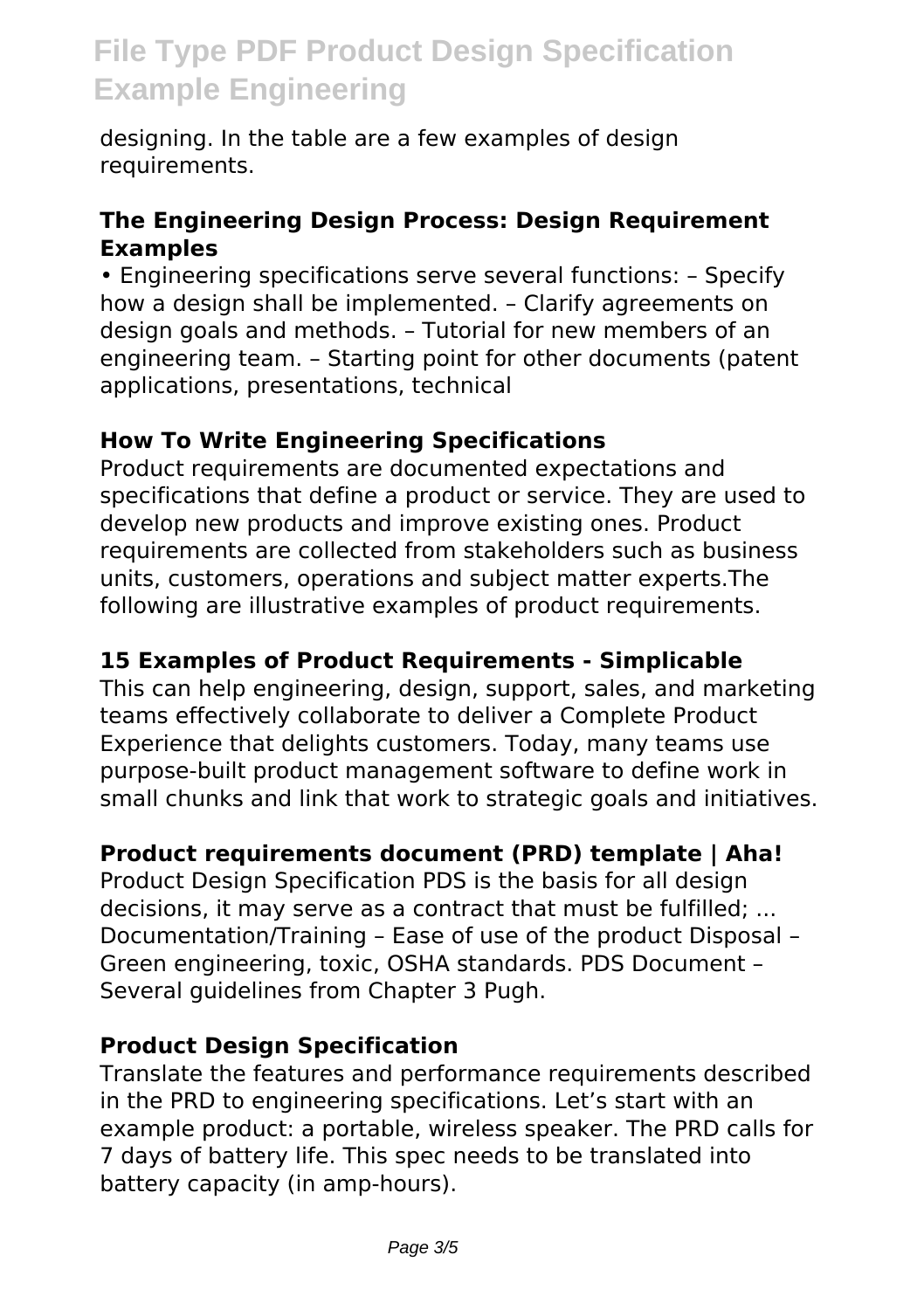#### **How to Write an Engineering Requirements Document | Fictiv ...**

Engineering specifications are the set of goals that, when achieved, necessarily meets the user requirements. Specifications are the restatement of the design problem in terms of parameters that can be measured and have target values. The term "engineering specifications" may also be referred to as "product specifications" or "functional

# **User Requirements and Engineering Specifications**

Part 1: Preparing a design specification . With reference to the customer brief above you should produce a design specification, using a standard template, which meets all the customer requirements. In addition, you should present a project schedule for the design of the product. You should consider the importance, sequence and

# **Unit 1: Engineering Design - Edexcel**

Final Design and Process Plans: The final design consists of detailed drawings and specifications for the new product. The accompanying process plans are workable instructions for manufacture including necessary equipment's and tooling, component sources job descriptions, work instructions and Programmes for computer-assisted machines. 6.

#### **New Product Design Process: 6 Major Steps Involved**

A design specification is a detailed document providing a list of points regarding a product or process. For example, the design specification could include required dimensions, environmental factors, ergonomic factors, aesthetic factors, maintenance that will be needed, etc. It may also give specific examples of how the design should be executed, helping others work properly (a guideline for ...

#### **Design specification - Wikipedia**

The engineering design process is a common series of steps that engineers use in creating functional products and processes. The process is highly iterative - parts of the process often need to be repeated many times before another can be entered - though the part(s) that get iterated and the number of such cycles in